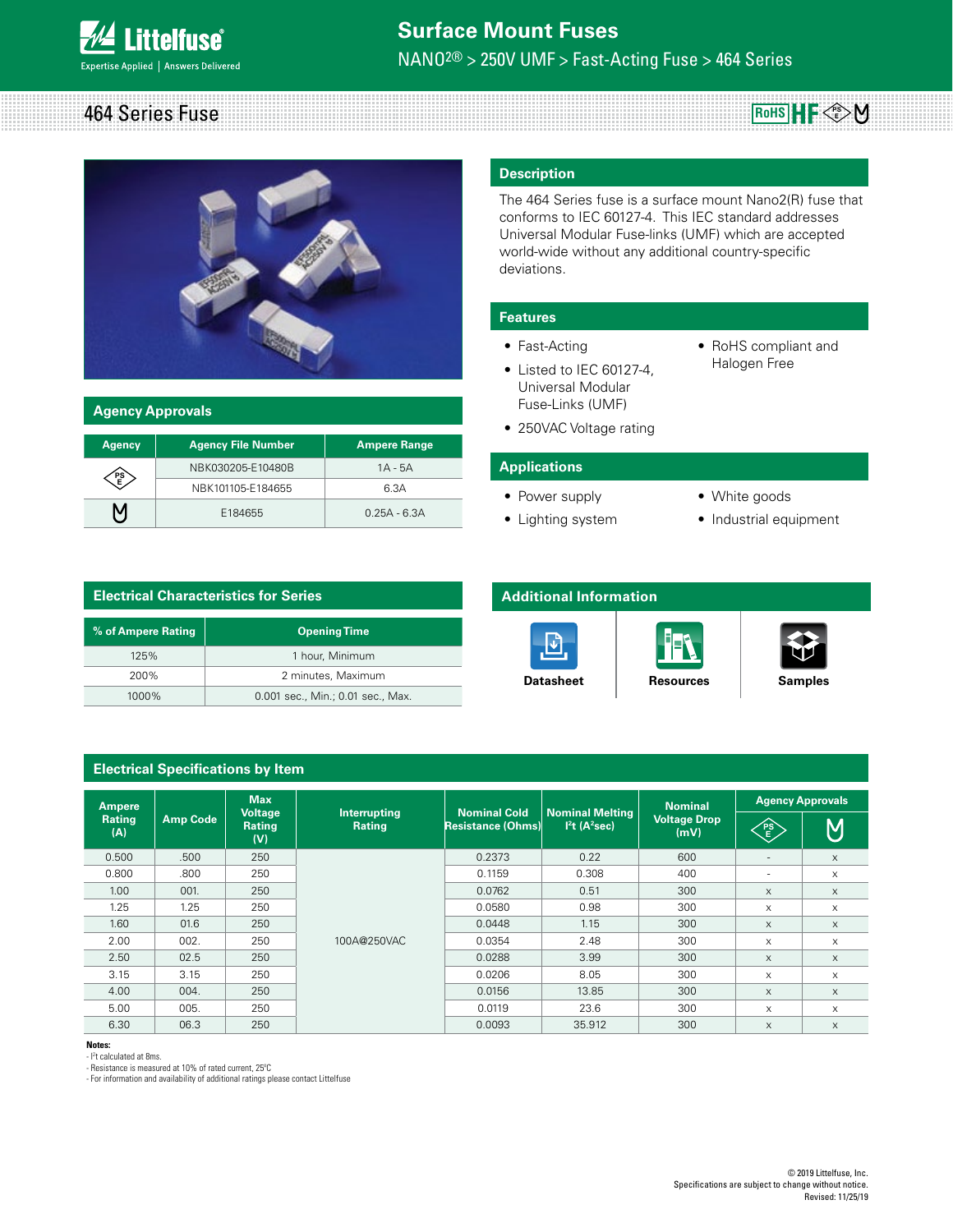

## **Temperature Re-rating Curve**



**Note:**

**1.** Rerating depicted in this curve is in addition to the standard derating of 15% for continuous operation.



#### **Soldering Parameters**

| <b>Reflow Condition</b>                                                             |                                          |                                            | Pb - Free assembly |  |
|-------------------------------------------------------------------------------------|------------------------------------------|--------------------------------------------|--------------------|--|
| <b>Pre Heat</b>                                                                     | - Temperature Min (T <sub>s(min</sub> )  |                                            | $150^{\circ}$ C    |  |
|                                                                                     | - Temperature Max (T <sub>s(max)</sub> ) |                                            | $200^{\circ}$ C    |  |
|                                                                                     | - Time (Min to Max) $(t_*)$              |                                            | $60 - 180$ secs    |  |
| Average ramp up rate (Liquidus Temp (T,) to peak                                    |                                          | 5°C/second max.                            |                    |  |
| $\mathsf{T}_{\mathsf{S}(\mathsf{max})}$ to $\mathsf{T}_{\mathsf{L}}$ - Ramp-up Rate |                                          |                                            | 5°C/second max.    |  |
| <b>Reflow</b>                                                                       | - Temperature (T.) (Liquidus)            |                                            | $217^{\circ}$ C    |  |
|                                                                                     | - Temperature (t)                        |                                            | $60 - 150$ seconds |  |
| Peak Temperature (T <sub>n</sub> )                                                  |                                          |                                            | $260+0/-5$ °C      |  |
| Time within 5°C of actual peak Temperature (t)                                      |                                          | $20 - 40$ seconds                          |                    |  |
| Ramp-down Rate                                                                      |                                          |                                            | 5°C/second max.    |  |
| Time 25°C to peak Temperature (T <sub>a</sub> )                                     |                                          | 8 minutes max.                             |                    |  |
| Do not exceed                                                                       |                                          | $260^{\circ}$ C                            |                    |  |
| <b>Wave Soldering Parameters</b>                                                    |                                          | 260°C Peak Temperature,<br>10 seconds max. |                    |  |